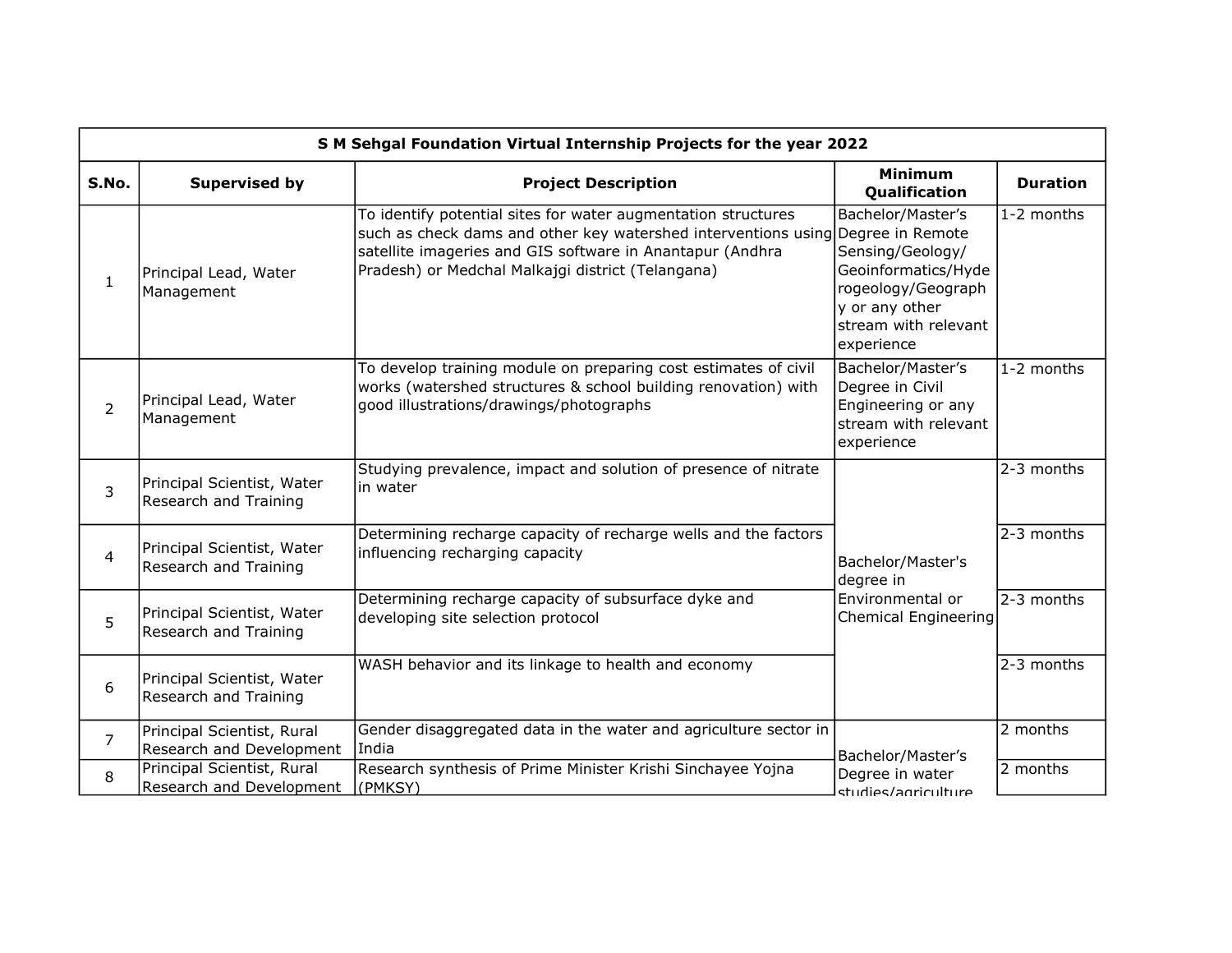|    |                                                      |                                                                                               | ucuuncu) uymcuncunc   |            |
|----|------------------------------------------------------|-----------------------------------------------------------------------------------------------|-----------------------|------------|
| 9  | Principal Scientist, Rural                           | Using Geographic Information System (GIS), examine the                                        | studies/ NRM          | 3 months   |
|    | Research and Development                             | impact adoption and sustainability of Key water and agriculture<br>interventions by SMSF      |                       |            |
|    |                                                      | Successful models of collective farming: Prospects and                                        |                       | 2 months   |
|    |                                                      | challenges with special reference to India                                                    | Bachelor/Master's     |            |
|    | Principal Lead, Agriculture<br>Development           |                                                                                               | Degree in             |            |
| 10 |                                                      | a)Factors affecting resource optimization in collective farming                               | agriculture/social    |            |
|    |                                                      | b)The social, economic and environmental aspects of collective                                | science/international |            |
|    |                                                      | farming in developing country                                                                 | relation/economics,   |            |
|    |                                                      |                                                                                               | etc.                  |            |
| 11 | Principal Lead, Outreach for                         | Research on newer communication ways (audio, video, apps) to                                  |                       | 1-2 months |
|    | Development                                          | reach out to rural communities in India                                                       |                       |            |
| 12 |                                                      | Principal Lead, Outreach for   Analysing India's community radio policy and comparing it with |                       | 1-2 months |
|    | Development                                          | other countries and sharing recommendations                                                   |                       |            |
| 13 |                                                      | Principal Lead, Outreach for Role of community media/ media in COVID 19                       |                       | 1-2 months |
|    | Development                                          |                                                                                               |                       |            |
| 14 |                                                      | Principal Lead, Outreach for   Make audio capsules on stories for kids and adults             |                       | 1-2 months |
|    | Development                                          |                                                                                               |                       |            |
| 15 |                                                      | Principal Lead, Outreach for Strengthen our community radio's page on Facebook with daily     |                       | 1-2 months |
|    | Development                                          | updates and interesting stuff to engage listeners                                             |                       |            |
| 16 | Principal Lead, Outreach for                         | Support the data management on the CRM                                                        |                       | 1-2 months |
|    | Development                                          |                                                                                               |                       |            |
| 17 | Principal Lead, Outreach for<br>Development          | Training of field staff in the villages on 'voice modulation'                                 |                       | 1-2 months |
|    | Principal Lead, Outreach for                         | Memes campaign for social media on water, agriculture, digital                                |                       | 1-2 months |
| 18 | Development                                          | awareness                                                                                     |                       |            |
|    |                                                      | Programs/interviews/series for the SF Connect Pod                                             |                       | 1-2 months |
| 19 | Principal Lead, Outreach for                         | https://i-radiolive.com/podcast/channel/SMSehgalFoundation                                    |                       |            |
|    | Development                                          |                                                                                               |                       |            |
| 20 | Principal Lead, Outreach for Photostories            |                                                                                               |                       | 1-2 months |
|    | Development                                          |                                                                                               |                       |            |
| 21 | Principal Lead, Outreach for Videos of Beneficiaries |                                                                                               |                       | 1-2 months |
|    | Development                                          |                                                                                               |                       |            |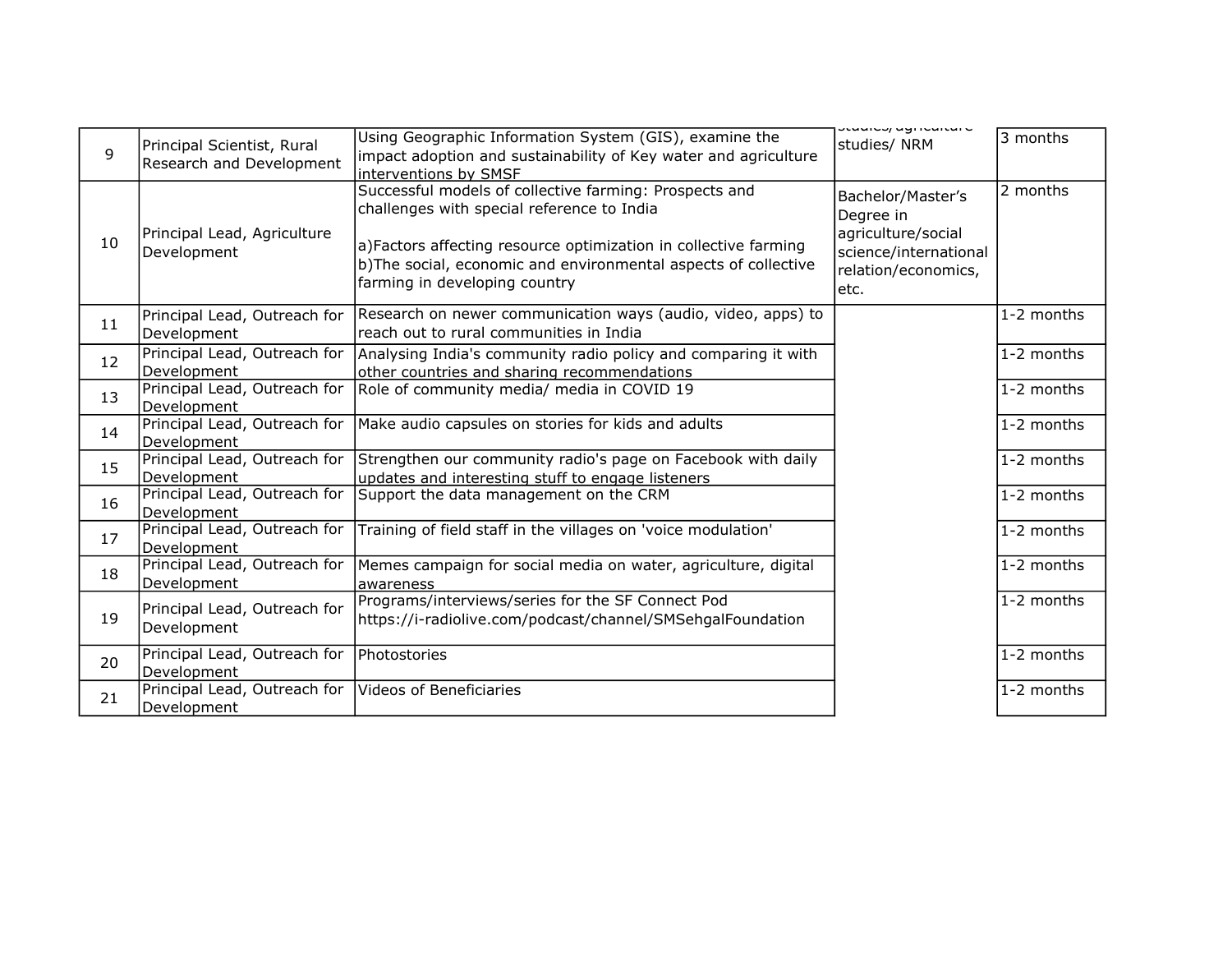| 22 | Principal Lead, Outreach for<br>Development | Creating thumb stopper video reels: The thumb stopper is<br>essentially a 10 second long, vertical, short-form video creative<br>built around a strong emotional core to narrate a brand's<br>story/theme.<br>These can be used to communicate about rural development<br>themes and work. The project involves using this new format<br>content form to share about Sehgal Foundation's vision and<br>programs catering to rural India.                                                                             | Undergraduate<br>(second and final<br>year)/Bachelor/Maste<br>r's Degree in Mass<br>Communications,<br>Journalism,<br>Development<br>Communications.<br>Digital content<br>creation<br>knowledge will be an | 2 months |
|----|---------------------------------------------|----------------------------------------------------------------------------------------------------------------------------------------------------------------------------------------------------------------------------------------------------------------------------------------------------------------------------------------------------------------------------------------------------------------------------------------------------------------------------------------------------------------------|-------------------------------------------------------------------------------------------------------------------------------------------------------------------------------------------------------------|----------|
| 23 | Principal Lead, Outreach for<br>Development | Creating comic strips of beneficiaries/issues: Sehgal<br>Foundation's work directly impacts people at the grassroots and<br>it is important that this impact is documented and shared widely. asset.<br>Using humour to talk about issues can be helpful in getting the<br>message across in an attractive and<br>appealing manner. The project requires a creative eye to<br>visualize the issues and portray them in a comical way, along<br>with a Reality Check actually featuring a person/issue based<br>data. |                                                                                                                                                                                                             | 2 months |
| 24 | Principal Lead, Outreach for<br>Development | Podcast series on development initiatives: A podcast is an<br>episodic series of spoken word digital audio files. The internship<br>topic focuses on creating a series of episodes on 'Causes that<br>Matter' by interacting with development practitioners. The<br>interviews will be featured on the SMSF podcast channel.                                                                                                                                                                                         |                                                                                                                                                                                                             | 2 months |